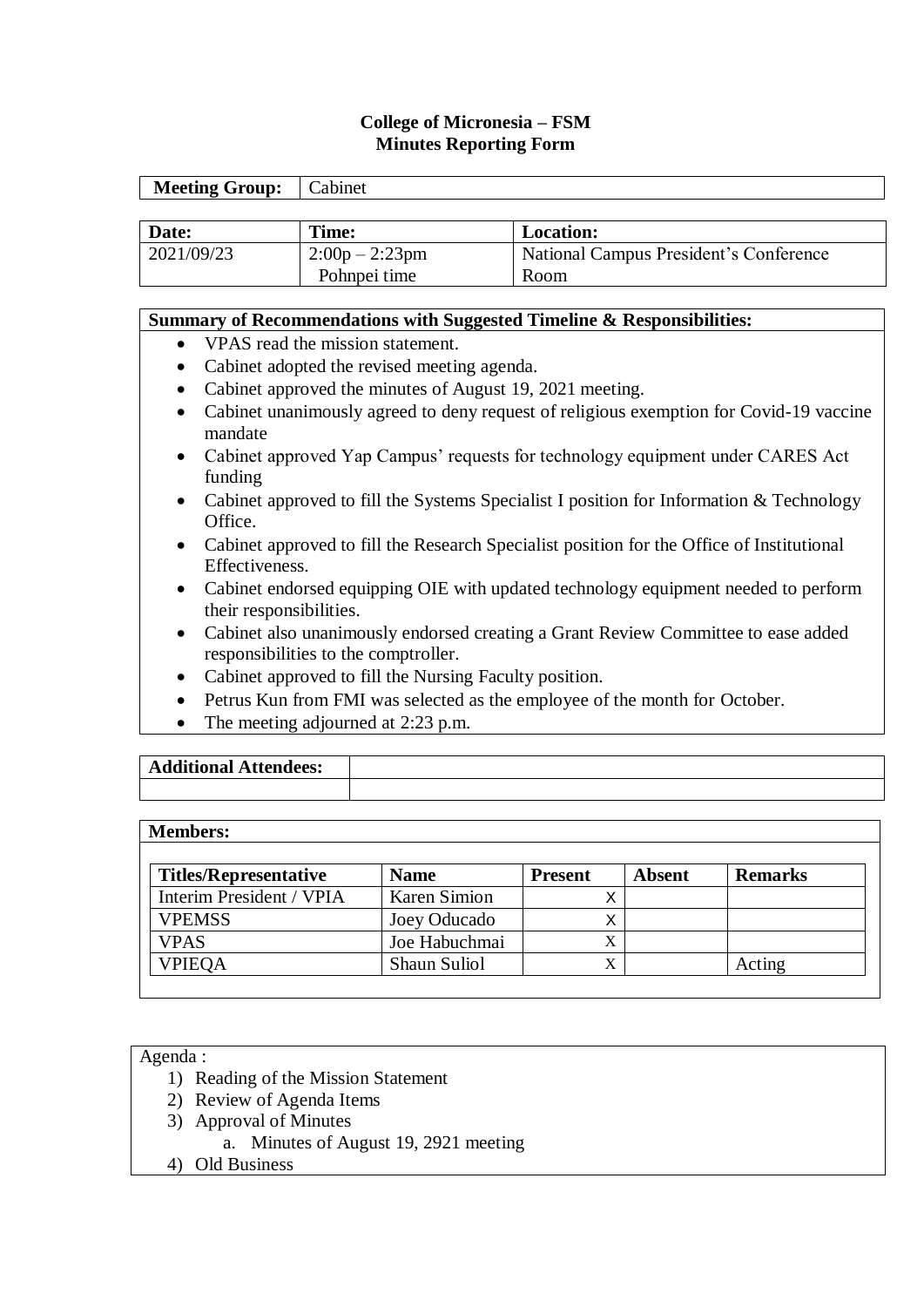- a. Religious Exemption Request for Vaccine Mandate
- b. Yap Campus' Technology Equipment Requests under CARES Act Funding
- 5) New Business
	- a. VPIEQA
		- i. Systems Specialist I position
		- ii. Research Specialist position
	- b. Interim President/VPIA
		- i. Nursing Faculty position
		- ii. Employee of the Month
- 6) Meeting Adjournment the meeting adjourned at 2:23 p.m.

# **Agenda/Major Topics of Discussion:**

Interim President called the meeting to Order at 2:00 p.m. VPAS read the college's mission statement. VPEMSS moved and VPIEQA seconded that Cabinet adopts the agenda and the motion carried.

## **Approval of Minutes**

 Minutes of August 19, 2021 – VPEMSS moved and VPIEQA seconded that Cabinet approves the minutes and the motion carried.

### **Old Business**

- Request for religious exemption of vaccine mandate Cabinet earlier reviewed, discussed and voted on-line regarding a request for religious exemption of Covid-19 vaccine mandate. Cabinet unanimously agreed to deny the request.
- Yap requests for Technology Equipment under CARES Act funding –Cabinet voted electronically on line and approved the two requests.

### **New Business**

### **a) VPIEQA**

- i. Systems Specialist Position Cabinet supports request to fill the position. VPAS moved and VPEMSS seconded that Cabinet approve to advertise and fill the position. Motion carried.
- ii. Research Specialist Position Cabinet approves moving forward to advertise and fill the position. It is Cabinet's consensus and support that OIE be equipped and fitted with the right technology and equipment necessary to perform office responsibilities.

Cabinet noted another vacuum created and added responsibilities in the OIE when the position responsible for grant review and ensuring compliance was vacated. It is the consensus of Cabinet to create a Grant Review Committee. It was also clarified and endorsed unanimously by Cabinet that once the Grant Review Committee (team) is created, the added responsibilities given to the comptroller for grant review and compliance management will be rescinded along with the added compensation salary pay.